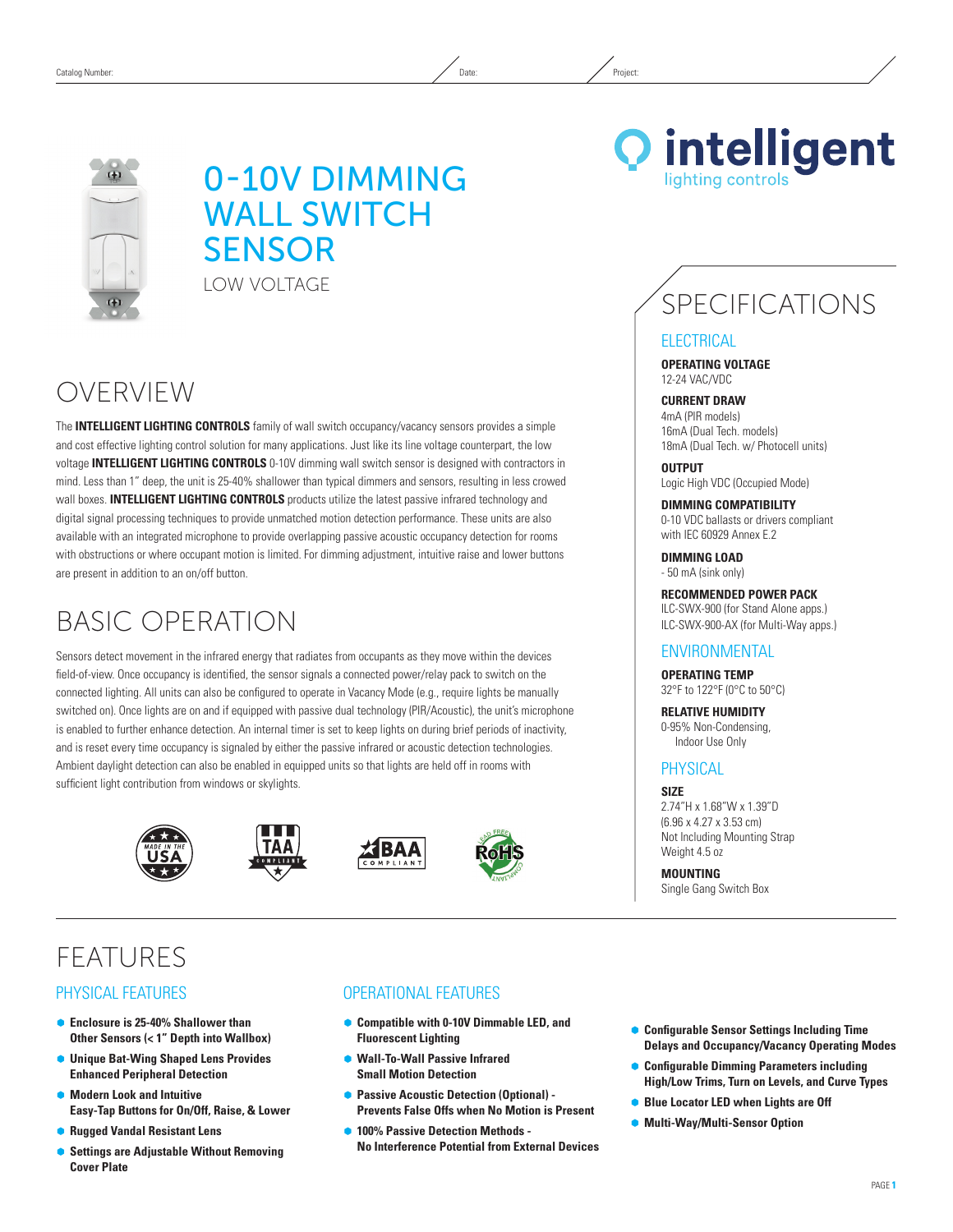# ORDERING INFO SAMPLE MODEL # ILC-SWX-101-1-D-WH

\*\* The Contractor Pack option (-J10) reduces job site waste and inventory time

Notes 1: DAYLIGHT DETECTION NOT AVAILABLE WITH MULTI-SWITCH/SENSOR (-MS) Option) 2: -MS Option not Valid for MANUAL ON (VACANCY) UNITS. VACANCY OPERATION with -MS units is SELECTED vIA the CONNECTED SWX-900-AX power pack(s).

|                    | <b>PRODUCT</b>           |      | <b>DETECTION</b>                                                                                                                              |                                            | DEFAULT OPERATIONAL<br><b>MODE</b>                    |                | <b>VOLTAGE</b> |     | <b>DIMMING</b>   |                               | <b>APPLICATION</b>                             |                                         | <b>COLOR</b>                                         |                                              |
|--------------------|--------------------------|------|-----------------------------------------------------------------------------------------------------------------------------------------------|--------------------------------------------|-------------------------------------------------------|----------------|----------------|-----|------------------|-------------------------------|------------------------------------------------|-----------------------------------------|------------------------------------------------------|----------------------------------------------|
| ILC-<br><b>SWX</b> | Wall<br>Switch<br>Sensor | $-1$ | Passive Infrared (PIR)<br>Passive Infrared (PIR) + Daylight<br>Dual Technology (PIR/Acoustic)<br>Dual Technology (PIR/Acoustic)<br>+ Daylight | 0<br>1 <sup>1</sup><br>2<br>3 <sup>1</sup> | Auto On to 50%<br>(Partial On)<br>Manual On (Vacancy) | 3 <sup>2</sup> | 12-24V         | - 1 | 0-10V<br>Dimming | $\overline{\phantom{a}}$<br>D | Stand Alone<br>Multi-Switch or<br>Multi-Sensor | <blank><br/><math>-MS1,2</math></blank> | White<br>Ivory<br>Lt. Almond<br>Grav<br>Red<br>Black | - WH<br>- IV<br>- LA<br>- GY<br>- RD<br>- BK |

\* Wallplate not included

### ADDITIONAL OPTIONS

#### **Package Count**

| Single Pack | <b>Blank</b> |
|-------------|--------------|
| 10 Pack**   | -J10         |

### ACCESSORIES

| <b>WALL PLATE</b>  |                        | <b>COLOR</b>                                           |                                              |
|--------------------|------------------------|--------------------------------------------------------|----------------------------------------------|
| <b>ILC-SWX-199</b> | Single Gang Wall Plate | White<br>Ivory<br>Light Almond<br>Gray<br>Red<br>Black | - WH<br>- IV<br>- LA<br>- GY<br>- RD<br>- BK |

# Coverage Patterns

- 30" to 48" (0.76 1.22 m) recommended mounting height
- $\bullet$  Wall to wall (~180 degree) coverage
- $\bullet$  Small motion (e.g., hand movement) detection up to 20 ft (6.10 m), ~625 ft<sup>2</sup>
- Large motion (e.g., walking) detection greater than 36 ft (10.97 m),  $\sim$  2025 ft<sup>2</sup>
- $\bullet$  Overlapping acoustic detection of occupants over entire coverage area
- $\bullet$  Advanced signal processing filters out nuisance noises while not effecting overall sensitivity

# APPLICATIONS

A wall switch sensor is typically used in a small room or enclosed space. A Passive Infrared (PIR) only sensor is sufficient for spaces where line of site is maintained and occupants are periodically moving (e.g., copy rooms, storage rooms). Dual technology sensors are necessary where occupants may be partially blocked from the sensor's direct view or where they may be stationary (e.g., private offices or restrooms with stalls).

- **Private Restrooms**
- **Copy Rooms**
- **Restroom with Stalls**
- **Small Meeting Room** 
	- Ã Break Room

● Storage Room

• Small Office  $\bullet$  Vestibule



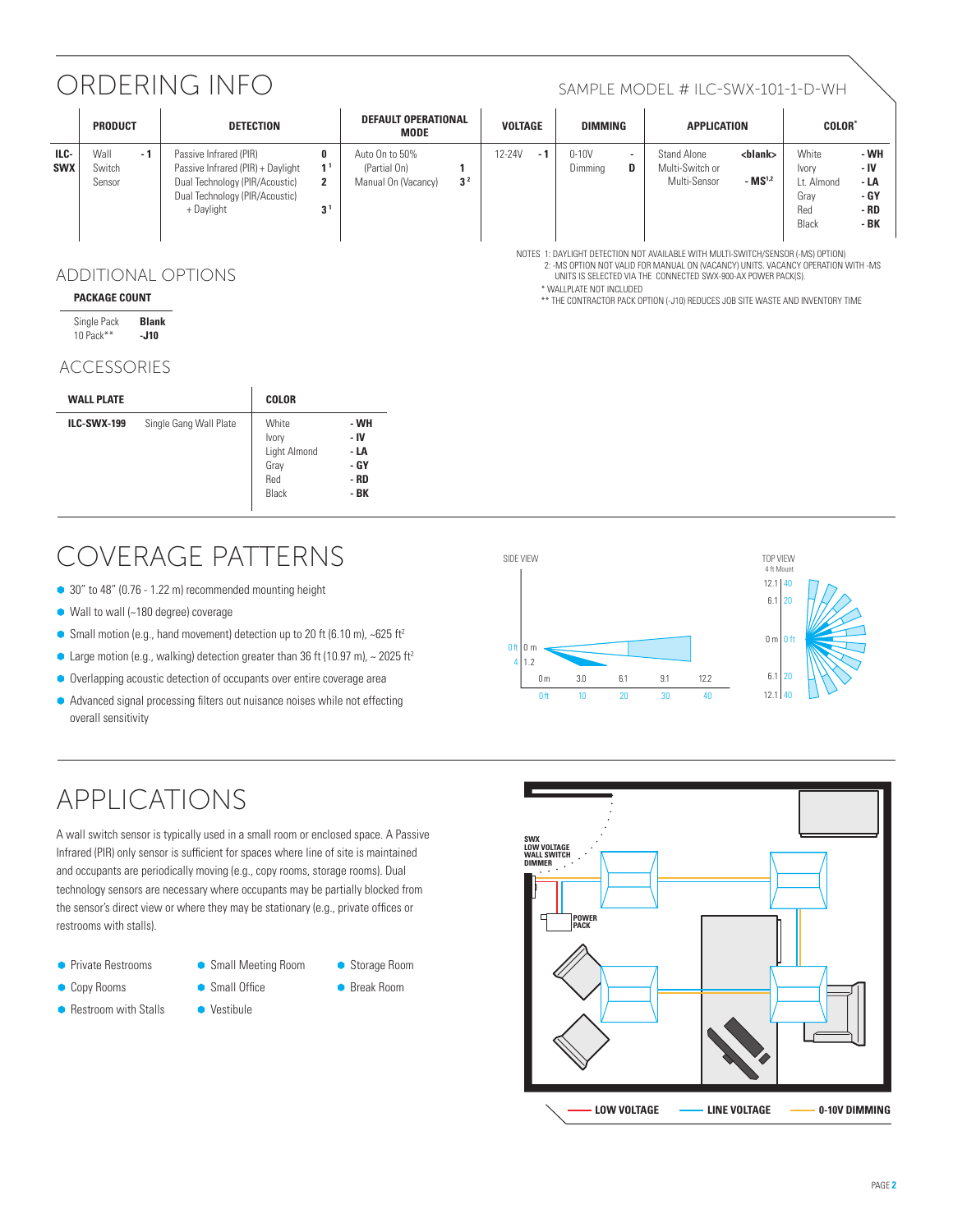# MODEL NUMBER DETAIL TABLE

| <b>MODEL#</b>       |            | <b>DETECTION TYPE</b> |             | <b>DEFAULT OPERATING MODE 1.2</b> | <b>APPLICATION</b>    | <b>WIRING</b><br><b>DIAGRAM</b> |  |
|---------------------|------------|-----------------------|-------------|-----------------------------------|-----------------------|---------------------------------|--|
|                     | <b>PIR</b> | <b>ACOUSTIC</b>       | <b>NAME</b> | <b>DESCRIPTION</b>                |                       |                                 |  |
| II C-SWX-101-1-D    | ٠          |                       | Partial On  | Auto-On to 50%                    | Stand Alone           | А                               |  |
| II C-SWX-101-1-D-MS |            |                       | Partial On  | Auto-On to 50%                    | Multi-Switch / Sensor | B                               |  |
| ILC-SWX-103-1-D     | $\bullet$  |                       | Vacancy     | Manual On to Last Level           | Stand Alone           | А                               |  |
| ILC-SWX-111-1-D     |            |                       | Partial On  | Auto-On to 50%                    | Stand Alone           | Α                               |  |
| II C-SWX-121-1-D    | ٠          | ۰                     | Partial On  | Auto-On to 50%                    | Stand Alone           | А                               |  |
| II C-SWX-121-1-D-MS | $\bullet$  |                       | Partial On  | Auto-On to 50%                    | Multi-Switch / Sensor | B                               |  |
| ILC-SWX-123-1-D     | ٠          |                       | Vacancy     | Manual On to Last Level           | Stand Alone           | А                               |  |
| ILC-SWX-131-1-D     |            |                       | Partial On  | Auto-On to 50%                    | Stand Alone           | Α                               |  |

1. All modes are energy code compliant 2. MODES ON ALL UNITS ARE FIELD CONFIGURABLE

# CODE COMPLIANCE

This wall switch sensor can be used to meet many requirements of ASHRAE 90.1, IECC, and Title 24.

- **Occupancy Operation: Auto On/Auto Off**
- Ã Vacancy Operation: Manual On/Auto Off
- **Partial On Operation:** 
	- Auto On to 50%
	- Users can raise or lower light level manually
	- Auto Off



# Installation



\*\* SENSOR FACE IS FIELD REMOVABLE IN ORDER TO CHANGE COLORS. CONTACT FACTORY FOR ADDITIONAL FACES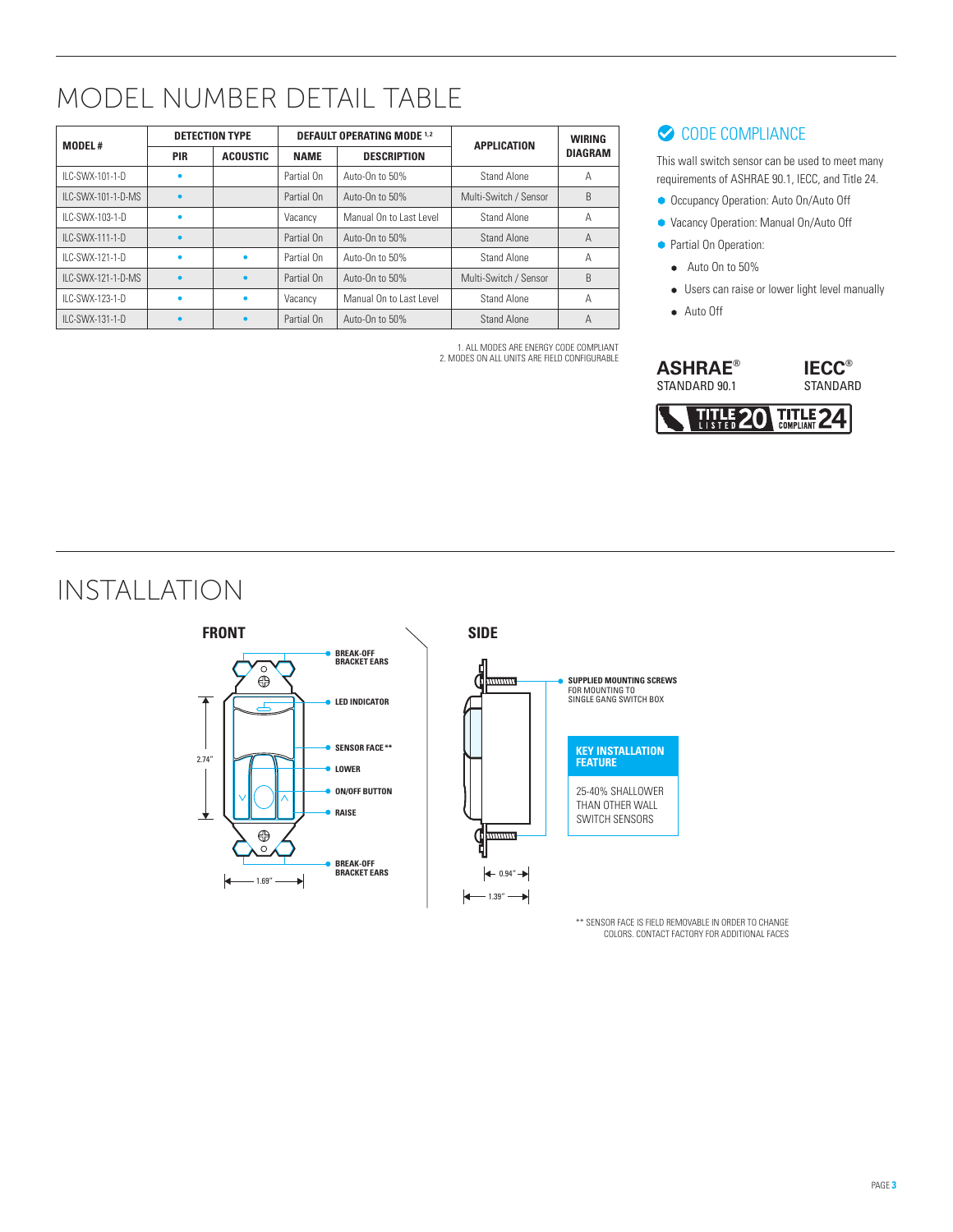# WIRING

### **DIAGRAM A: Stand ALone SENSOR Wiring**

It is not recommended to connect a second low voltage sensor to the stand alone model low voltage wall switch sensor as the second sensor will override the switches on/off button when occupied. For multi-sensor applications, models with the *-MS* option should be utilized.

ILC-SWX LOW VOLTAGE WALL SWITCH SENSOR w/ DIMMING - STAND-ALONE



#### **DIAGRAM B:**

#### **MULTI-SWITCH and MULTI-SENSOR APPLICATIONS**

- Ã Multi-Switch (i.e. 3-way) applications include a single low voltage wall switch sensor/dimmer (*-MS* option required) and one or more low voltage switches (ILC-SWX-801)
- It is recommended that all low voltage switches be within the line-of-sight of the sensor
- Ã Multi-Sensor applications include a single low voltage wall switch sensor/dimmer (*-MS* option required) and one or more low voltage sensors (e.g. ILC-SWX-201-1)
- Ã ILC-SWX-900-AX model power packs should always be used with sensors with multi-switch/multi-sensor (*-MS)* option